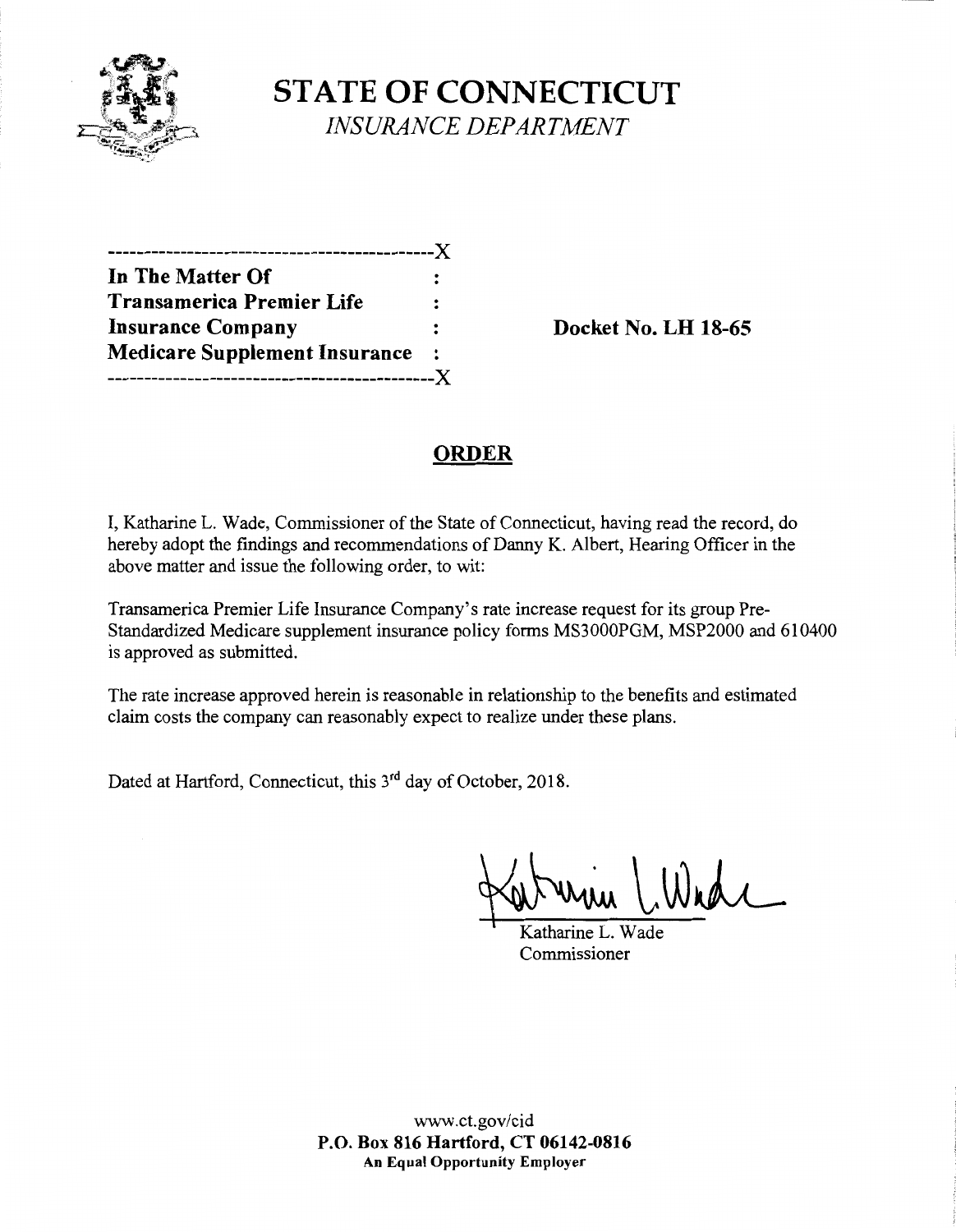

# **STATE OF CONNECTICUT**  *INSURANCE DEPARTMENT*

| In The Matter Of                     |  |
|--------------------------------------|--|
| Transamerica Premier Life            |  |
| <b>Insurance Company</b>             |  |
| <b>Medicare Supplement Insurance</b> |  |
| -------------------X                 |  |
|                                      |  |

**Insurance Company Docket No. LH 18-65** 

#### **PROPOSED FINAL DECISION**

#### I. **INTRODUCTION**

The Insurance Commissioner of the State of Connecticut is empowered to review rates charged for individual and group Medicare supplement policies sold to any resident of this State who is eligible for Medicare. The source for this regulatory authority is contained in Chapter 700c and Section 38a-495a of the Connecticut General Statutes.

After due notice, a hearing was held at the Insurance Department in Hartford on Tuesday, September 25, 2018, to consider whether or not the rate increase requested by Transamerica Premier Life Insurance Company on its group Pre-Standardized Medicare supplement insurance business should be approved.

No members from the general public attended the hearing.

No company representatives from Transamerica Premier Life Insurance Company attended the hearing.

The hearing was conducted in accordance with the requirements of Section 38a-474, Connecticut General Statutes, the Uniform Administrative Procedures Act, Chapter 54 of Section 38a-8-1 et seq. of the Regulations of Connecticut State Agencies.

A Medicare supplement policy is a private health insurance policy sold on an individual or group basis, which provides benefits that are additional to the benefits provided by Medicare. For many years Medicare supplement policies have been highly regulated under both state and federal law to protect the interests of persons eligible for Medicare who depend on these policies to provide additional coverage for the costs of health care.

Effective December 1, 2005, Connecticut amended its program of standardized Medicare supplement policies in accordance with Section 38a-495a of the Connecticut General Statutes, and Sections 38a-495a-1 through 38a-495a-21 of the Regulations of Connecticut Agencies. This program, which conforms to federal requirements, provides a "core" package of benefits known as Plan A. Insurers may also offer any one or more of eleven other plans (Plans B through N).

> www.ct.gov/cid **P.O. Box 816 Hartford, CT 06142-0816 An Equal Opportunity Employer**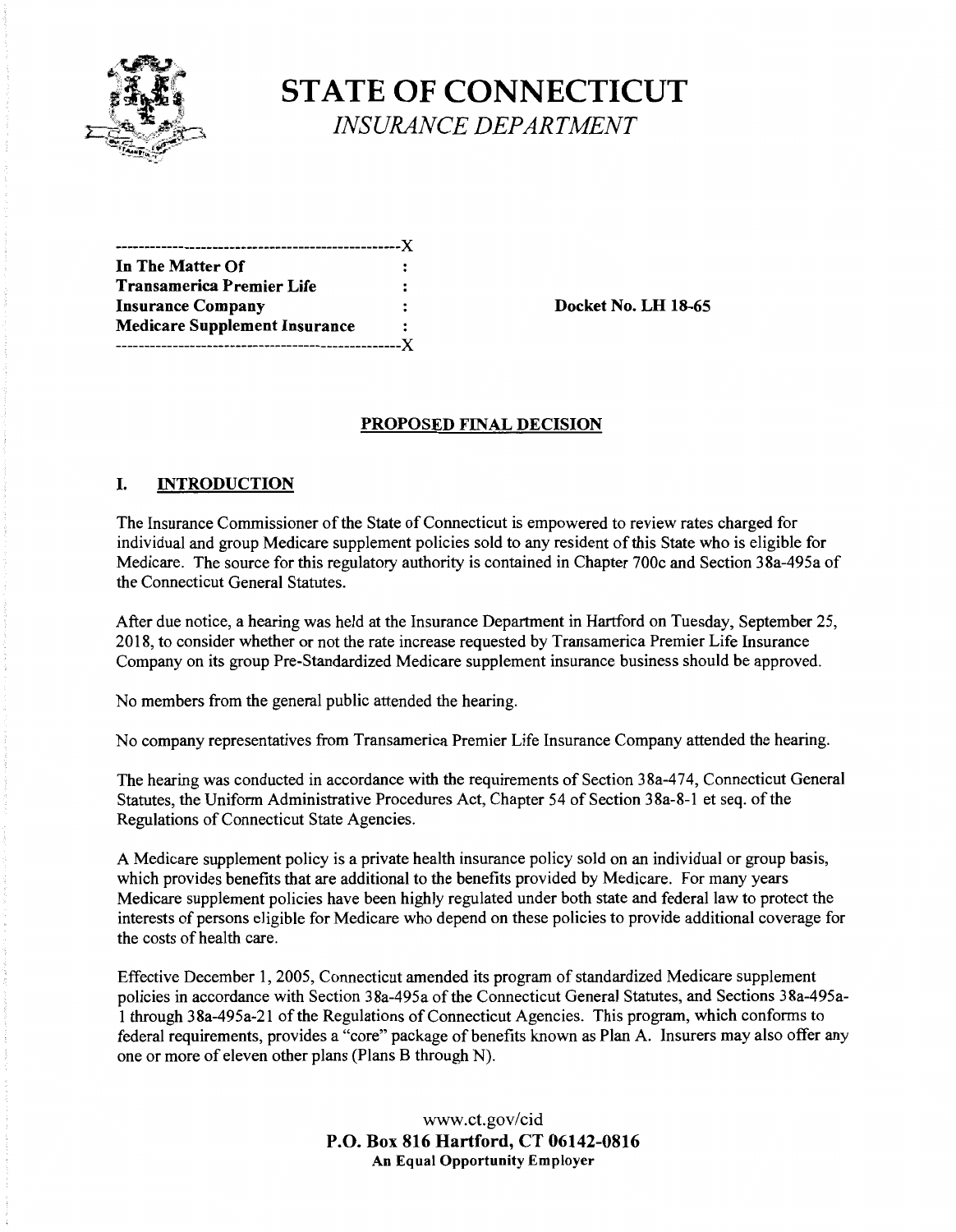Effective January 1, 2006, in accordance with Section 38a-495c of the Connecticut General Statutes (as amended by Public Act 05-20) premiums for all Medicare supplement policies in the state must use community rating. Rates for Plans A through N must be computed without regard to age, gender, previous claims history or the medical condition of any person covered by a Medicare supplement policy or certificate.

The statute provides that coverage under Plans A through N may not be denied on the basis of age, gender, previous claims history or the medical condition of any covered person. Insurers may exclude benefits for losses incurred within six months from the effective date of coverage based on a pre-existing condition.

Effective October 1, 1998, carriers that offer Plan B or Plan C must make these plans as well as Plan A, available to all persons eligible for Medicare by reason of disability.

Insurers must also make the necessruy arrangements to receive notice of all claims paid by Medicare for their insureds so that supplement benefits can be computed and paid without requiring insureds to file claim forms for such benefits. This process of direct notice and automatic claims payment is commonly referred to as "piggybacking" or "crossover".

Sections 38a-495 and 38a-522 ofthe Connecticut General Statutes, and Section 38a-495a-10 of the Regulations of Connecticut Agencies, state that individual and group Medicare supplement policies must have anticipated loss ratios of 65% and 75%, respectively. Under Sections 38a-495-7 and 38a-495a-10 of the Regulations of Connecticut Agencies, filings for rate increases must demonstrate that actual and expected losses in relation to premiums meet these standards, and anticipated loss ratios for the entire future period for which the requested premiums are calculated to provide coverage must be expected to equal or exceed the appropriate loss ratio standard.

Section 38a-473 of the Connecticut General Statutes provides that no insurer may incorporate in its rates for Medicare supplement policies factors for expenses that exceed 150% of the average expense ratio for that insurer's entire written premium for all lines of health insurance for the previous calendar year.

## **II. FINDING OF FACT**

After reviewing the exhibits entered into the record of this proceeding, and utilizing the experience, technical competence and specialized knowledge of the Insurance Department, the undersigned makes the following findings of fact:

- 1. Transamerica Premier Life Insurance Company has requested 2.0% rate increase, on its group pre-standardized Medicare supplement policy forms MS3000PGM, MSP2000 and 610400.
- 2. As of 12/31/17 there were 7 policies in-force in Connecticut and 608 nationwide.
- 3. These forms had been mass marketed.
- 4. The proposed rates are expected to satisfy the Connecticut statutory loss ratio of 75% required of group Medicare supplement forms.
- 5. The last rate increase approved for these forms was 2.0% in 2017.